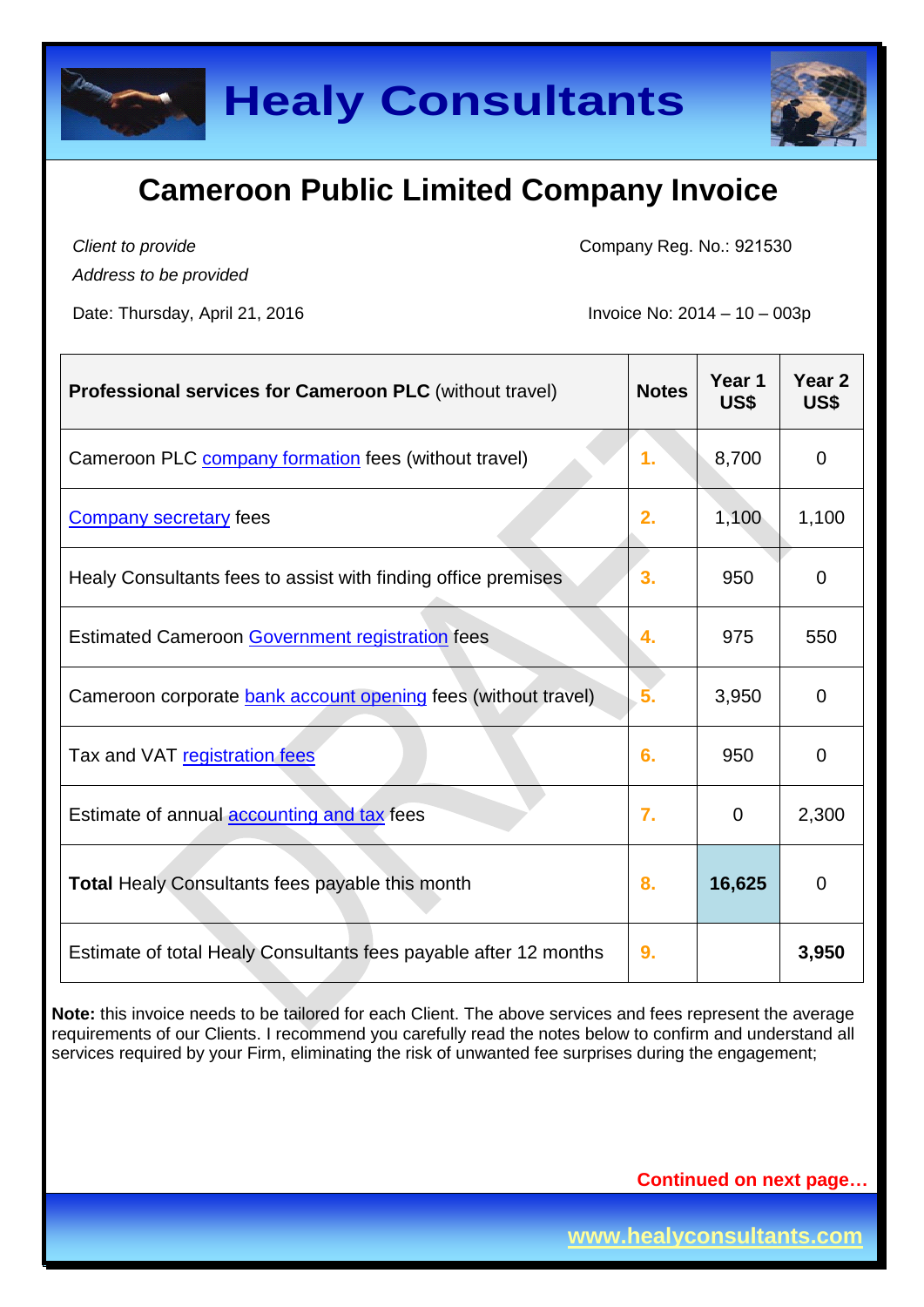

# **Cameroon Public Limited Company Invoice**

### *Notes to invoice above*

**1.** Healy Consultants fees to efficiently and effectively complete Cameroon company registration within 6 [weeks](http://www.healyconsultants.com/cameroon-company-registration/fees-timelines/) by i) choosing the optimum regulatory license for our Client's business activities ii) reserving a company name with [Companies Registry](http://www.cfce.cm/) (CFCE) iii) settling our accountant and lawyer fees and iv) preparing a high quality company incorporation application for CFCE;

All [engagement fees](http://www.healyconsultants.com/company-registration-fees/) (click link) are agreed and paid up front and agree to the fees published on our country web pages. Consequently, there are no hidden fees, surprises or ambushes throughout the engagement. All engagement deadlines are agreed up front in the form of a [detailed](http://www.healyconsultants.com/index-important-links/example-project-plan/)  [project plan,](http://www.healyconsultants.com/index-important-links/example-project-plan/) mapping out [deliverables](http://www.healyconsultants.com/deliverables-to-our-clients/) by week throughout the engagement term;



Every week during the engagement, Healy Consultants will email our Client a detailed status [update.](http://www.healyconsultants.com/index-important-links/weekly-engagement-status-email/) Our Client is immediately informed of engagement problems together with solutions. Your dedicated engagement manager is reachable by phone, Skype, live chat and email and will communicate in your preferred language;

- **2.** In accordance with [OHADA Uniform Act,](http://www.juriscope.org/uploads/pdf/ohada/OHADA_en/societe-gb.pdf) each Cameroon PLC must appoint a company secretary, who may be a natural person or a body corporate, but the company secretary must be resident in Cameroon. Healy Consultants will act as your Cameroon company secretary, for which our annual responsibilities include **i)** preparing and filing the legal annual return; **ii)** securely maintaining company records; **iii)** liaising with the Cameroon government on our Client's behalf; **iv)** legal filing of changes of company structure; and **v)** reminding our Client of statutory deadlines;
- **3.** Before company incorporation is complete, the Cameroon Government must review and approve a lease agreement for office premises. Healy Consultants one-time fee for this service amounts to US\$950. The monthly rent thereafter will be paid independently and directly to the landlord by our Client. An estimate of such a rental for a space of 10 sq. m. for one employee is US\$2,100 per month;
- **4.** This fee is an estimate of Government costs to complete your Firm's engagement. All Government fee payments will be supported by original receipts and invoices. Examples of Government costs include **i)** reserving the company name **ii)** registration with the Chamber of Commerce **iii)** registers with the [Stamp Duty Office](http://www.impots.cm/?hl=en_US) **v)** application to the [Registrar of Companies](http://www.cfce.cm/) **vi)** publish the incorporation of the company in the legal journal **vii)** declare the existence of the company before the authorities in charge of the industry, Department of Labour and personnel employed with the [Caisse Nationale de Prevoyance Sociale](http://www.cnps.cm/) NSIF/CNPS. Following engagement completion, Healy Consultants will refund our Client any excess of funds received over actual Government costs paid;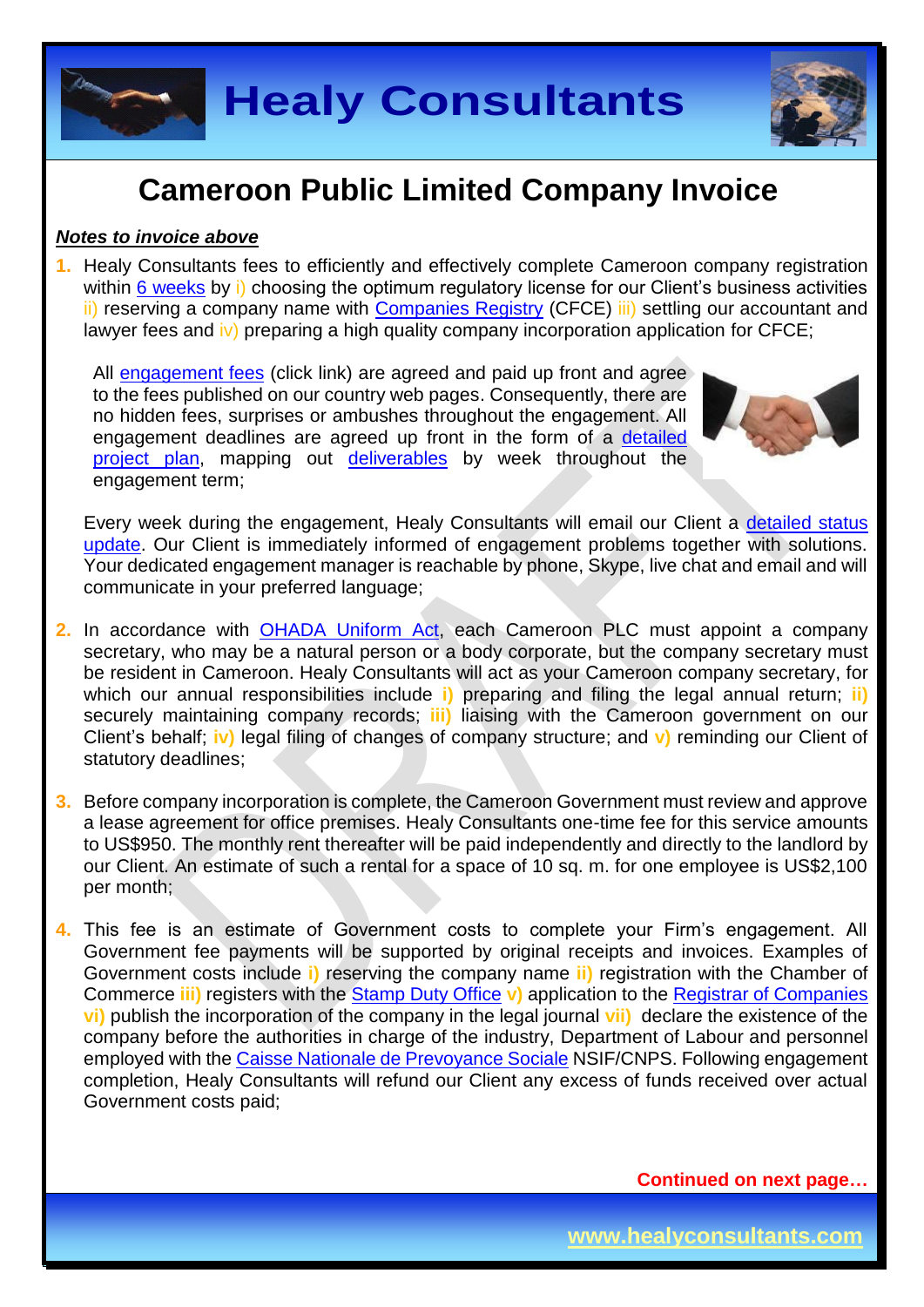

## **Cameroon Public Limited Company Invoice**

**5.** Healy Consultants will be pleased to open a Cameroon corporate bank account without travel. It is a time consuming task, Healy Consultants will shelter our Client from the administrative challenges. As you can appreciate, it is a difficult task to obtain bank account approval through a newly formed company, when shareholders and directors and bank signatories reside overseas. Healy Consultants will prepare a business plan for the bank to optimize the probability of corporate bank account approval. Depending on our Client business and nationality, there is a 20% probability the banks will request a bank signatory to travel for a one-hour bank interview. Healy Consultants will try its best to negotiate with the bank for a travel exemption. If our Client must travel to Cameroon for corporate bank account opening, Healy Consultants will refund our Client US\$950;

If our Client is not comfortable with only a Cameroon corporate bank account, Healy Consultants will be pleased to open [an international corporate bank account](http://www.healyconsultants.com/international-banking/) (click link) outside of Cameroon. Examples include New York, Germany, Liechtenstein, Austria, Bulgaria, South Africa, Australia, London, South America or Dubai. All banks will be top tier banks in these countries with excellent internet banking services. Example of our global banking partners include HSBC, Standard Chartered Bank, Citibank, Barclays, Standard bank, ANZ bank, VTB bank, UBS, Credit Suisse;

The banks enjoys ultimate power of approval of corporate bank account applications. Consequently, guaranteed success is outside of Healy Consultants' control. What is inside our control is the preparation and submission of a high quality bank application that maximizes the likelihood of approval. To date, we enjoy a 100% approval record because of our global banking [relationships](http://www.healyconsultants.com/international-banking/corporate-accounts/) and determination.







Global banks continue to tighten corporate bank account opening procedures, their internal compliance departments completing more thorough due diligence of Clients. Consequently, our Clients should expect the bank account approval period to take up to 4 weeks. Furthermore, global banks now require evidence of proof of business in the country where the corporate bank account will be, including sales contracts or lease agreement;

**6.** In accordance with Cameroon law, each entity must register for corporate tax and VAT at the [Ministry of Finance;](http://www.impots.cm/index.php?page=droits-d-enregistrement&hl=fr_FR)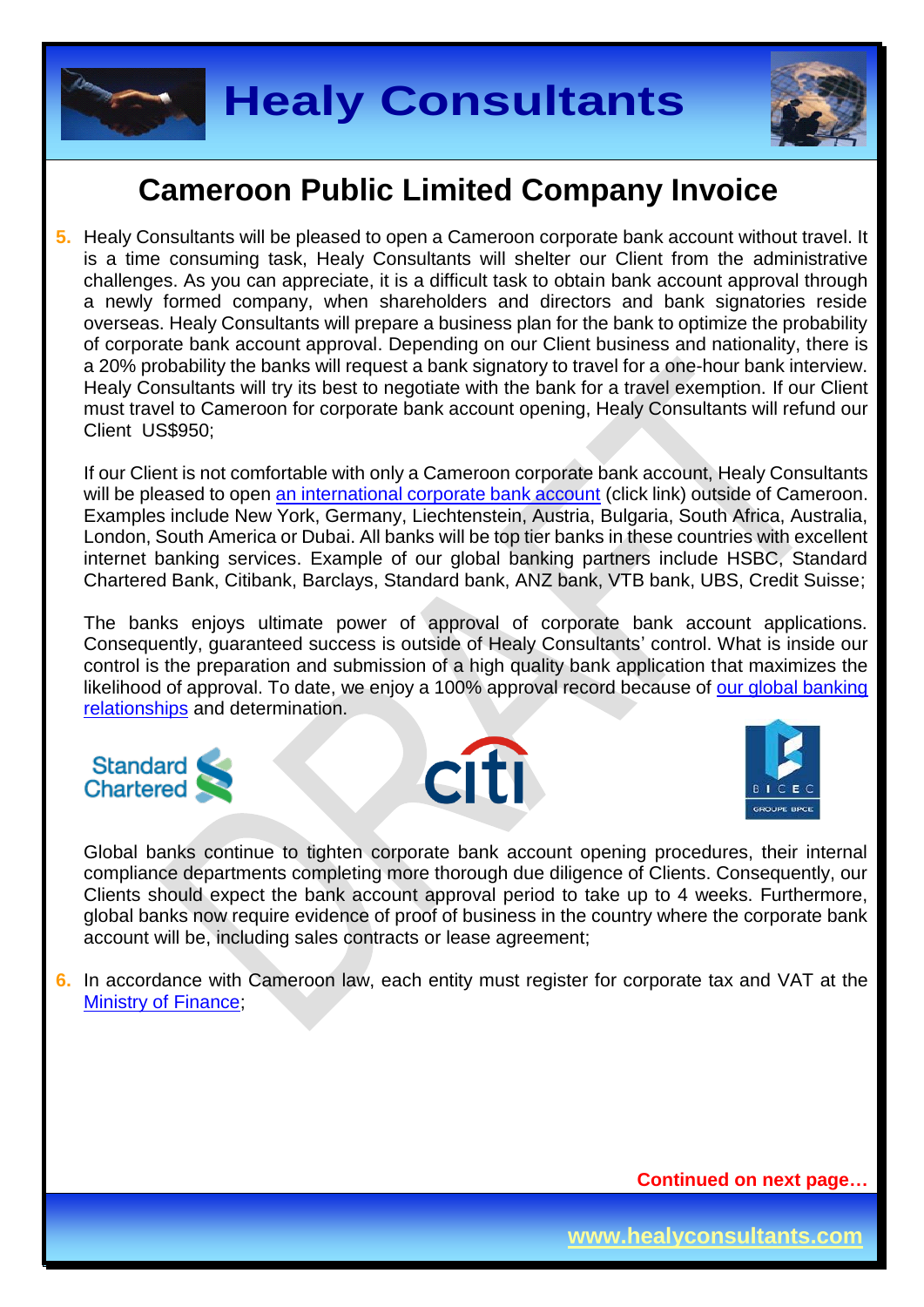

## **Cameroon Public Limited Company Invoice**

**7.** For an active trading company, these [accounting and tax](http://www.healyconsultants.com/cameroon-company-registration/accounting-legal/) fees are an estimate of Healy Consultants fees to efficiently and effectively discharge your annual company accounting and tax obligations. Following receipt of a set of draft accounting numbers from your company, Healy Consultants will more accurately advise accounting and tax fees. For a dormant company, Healy Consultants fees are only US\$950;



- **8.** All fees quoted in this invoice correspond to fees quoted [on Healy Consultants' website.](http://www.healyconsultants.com/company-registration-fees/) Please review this invoice carefully to identify errors. During the rush of the business day, it is possible that Healy Consultants inadvertently made fee calculation errors, typing errors or omitted services or omitted historic fee payments from Clients. In the unfortunate event you identify invoice errors, please revert to me directly re the same. I apologize in advance if I or my staff made invoice errors;
- **9.** Assuming our Clients re-engage Healy Consultants in year 2, this fee is an estimate of the fees payable next year, 12 months after the date of company registration;
- **10.**The fees quoted in this invoice are a prediction of the fees required to efficiently and effectively complete this engagement in a timely manner. If during the engagement Healy Consultants realizes that the project is more complex than anticipated, requiring a large additional investment of time, my Firm will revert to request additional fees. If Healy Consultants completes the engagement faster and more easily than expected, Healy Consultants is happy to refund some fees to our Client;
- 11. Engage Healy Consultants to [project manage](http://www.healyconsultants.com/project-manage-engagements/) business set up in every country on the planet. We are the best in the [world](http://www.healyconsultants.com/best-in-the-world/) at what we do, timely completing [the A to Z](http://www.healyconsultants.com/a-to-z-of-business-set-up/) of every country engagement;
- **12.**In accordance with Cameroon Company Law, the issued share capital of US\$19,000 must be deposited to the company bank account before incorporation. A higher share capital of US\$ 190,000 is required after company registration if the company intends to be listed on the stock exchange. To optimize engagement efficiency and minimize delays, Healy Consultants is happy to deposit these funds on behalf of our clients;
- 13. In accordance with the [OHADA Uniform Act,](http://www.juriscope.org/uploads/pdf/ohada/OHADA_en/societe-gb.pdf) each Cameroon PLC must have at least one individual country director ordinarily resident in Cameroon. If required, Healy Consultants will be pleased to provide your firm with a professional nominee resident director in Cameroon. Our fee amounts to US\$6,600 per annum;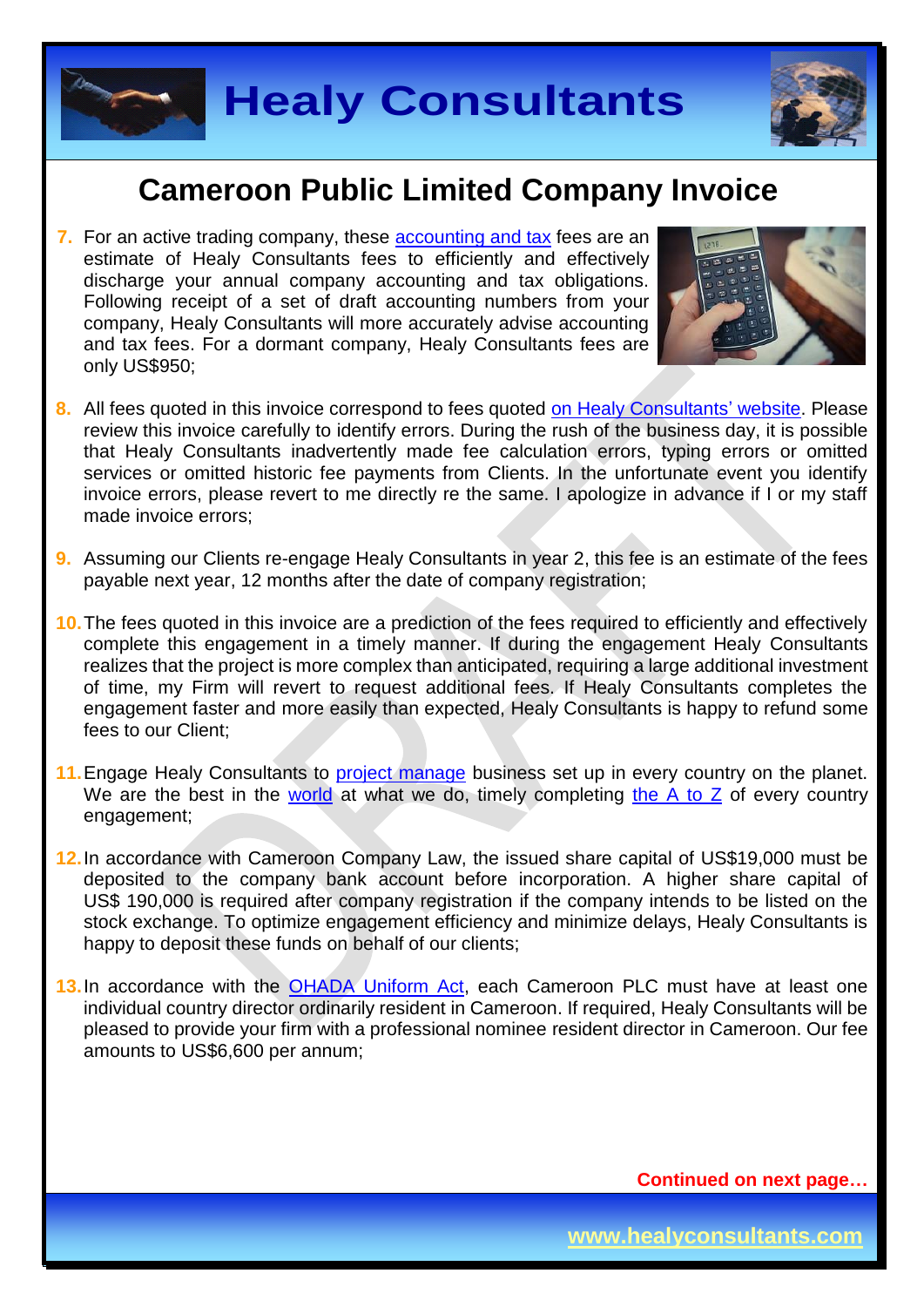

### **Cameroon Public Limited Company Invoice**

**15.** If our Client and Healy Consultants properly plan this engagement, our Clients' will *not* have to travel during this engagement. Healy Consultants will efficiently and effectively and aggressively complete company registration and corporate bank account opening in a timely manner without our Client presence. Instead, our Client will need to **i)** sign and get documents legalized in the embassy in their country of origin and **ii)** courier the originals to Healy Consultants office:



- **16.**Depending on our Client's business and nationality, the Cameroon Government may require a special regulatory license to carry on your business in the country. Healy Consultants will assist our Client secure license approval; there may be additional engagement fees. However, the Government enjoys ultimate power of approval of company registrations and business licenses;
- 17. If our Client requires nominee shareholder and director services [\(click link\),](http://www.healyconsultants.com/corporate-outsourcing-services/nominee-shareholders-directors/) Healy Consultants will be pleased to assist. Our fee for professional, passive nominee corporate shareholder amounts to US\$2,100 per annum. Our fee to be both nominee director and shareholder amounts to US\$6,600 per annum. Being the sole shareholders and sole director of a Client's company exposes Healy Consultants to reputation, litigation and financial risk;
- **18.**If required, Healy Consultants will be pleased to assist your firm secure employee [visa](http://www.visa-en-ligne.com/pays/Cameroun.php) approvals. Our fee is US\$2,950 for the first employee, US\$1,950 for the second employee, US\$950 per employee thereafter. Our employee visa fees includes preparation of a quality visa application and submitting to the correct Government immigration officers. The Government enjoys ultimate power of approval of visa applications. Consequently, guaranteed success is outside of Healy Consultants' control. What is inside our control is the preparation and submission of a high quality immigration visa application that maximizes the likelihood of visa approval;
- **19.**Some of our Clients request Healy Consultants to provide temporary shared [office space](http://www.healyconsultants.com/virtual-office/) for 6 months until their preferred business premises is found. If your Firm requires this service, our one-time fee is US\$950. Monthly rental thereafter is paid directly to the landlord, independently of Healy Consultants;
- **20.**Monthly and yearly Government tax obligations include **i)** payroll reporting and **ii)** monthly and yearly VAT and corporation tax return filing. If you need our help, Healy Consultants can complete monthly Government reporting for a monthly fee of US\$860. Healy Consultants monthly support will include **i)** receive in Dropbox the monthly invoices from our client **ii)** label monthly bank statement transactions **iii)** preparation and submission of VAT returns and **iv)** monitor monthly profit levels to minimize annual tax **v)** submission of monthly employee payroll reporting;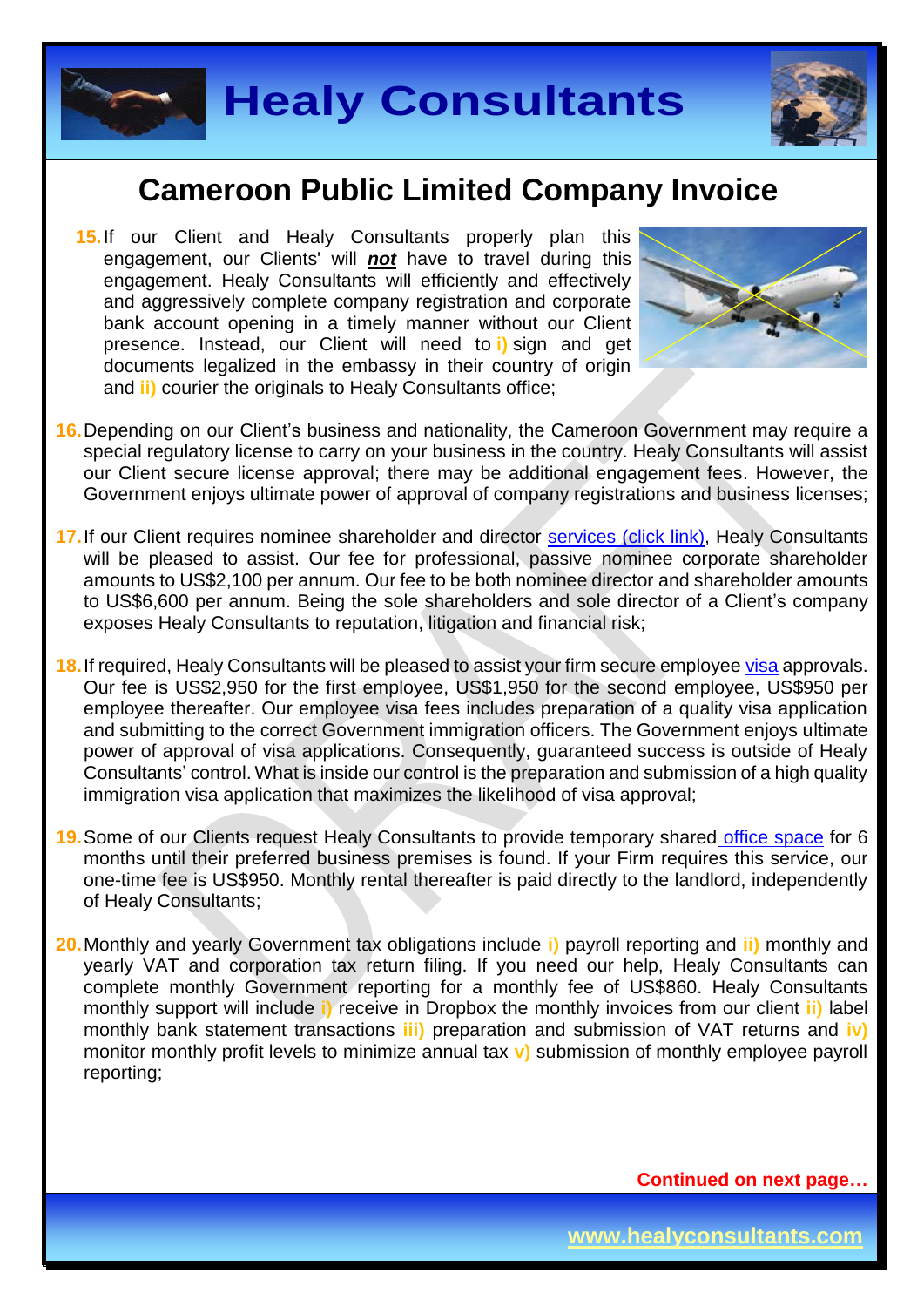



# **Cameroon Public Limited Company Invoice**

- **21.**To assist our Clients to minimize foreign exchange costs, we offer the payment in SG\$, Euro, Pounds or US\$. Kindly let me know in which currency your Firm prefers to settle our fees and I will send an updated invoice, thank you:
- **22.**During the engagement, shareholders and directors' documents may need to be translated into the local language; before the Government and Bank approves company registration and corporate bank account opening respectively. Consequently, our Client should budget for possible additional translation and embassy attestation fees. Either our Client or Healy Consultants can complete this administrative task;

As always, Healy Consultants will negotiate with all third parties to eliminate or reduce additional engagement costs. For transparency purposes, all third party fee payments will be supported by original receipts and invoices. Examples of possible third party payments include **i)** embassy fees **ii)** notary public costs **iii)** official translator fees;

- 23. Some of our Clients' require an [immediate country](http://www.healyconsultants.com/turnkey-solutions/) solution. With this strategy, within one week Healy Consultants can supply our Client **i)** an existing dormant Cameroon company number and **ii)** an already approved Cameroon corporate bank account number and **iii)** a business address. Turnkey solutions are attractive to those entrepreneurs who wish to immediately close a country deal, sign a contract or invoice a customer;
- **24.**As stipulated on our [business website](http://www.healyconsultants.com/) and in section 3 of our engagement letter, Healy Consultants will only commence the engagement following **i)** settlement of our fees and **ii)** completion and signing of our legal engagement letter;
- **25.**Healy Consultants will only incorporate your company after 75% of [due diligence documentation](http://www.healyconsultants.com/due-diligence/) is received by email. Healy Consultants will only open a corporate bank account after 100% of the Client's original due diligence documentation is received by courier;
- **26.**During the annual renewal engagement with our Client, our in-house [Legal and Compliance](http://www.healyconsultants.com/about-us/key-personnel/cai-xin-profile/)  [Department \(click link\)](http://www.healyconsultants.com/about-us/key-personnel/cai-xin-profile/) reviews the quality and completeness of our Client file. Consequently, Healy Consultants may revert to our Client to ask for more up to date due diligence [documentation;](http://www.healyconsultants.com/due-diligence/)
- **27.**To assist our Clients to minimize foreign exchange costs, we offer the payment in SG\$, Euro, Pounds or US\$. Kindly let me know in which currency your Firm prefers to settle our fees and I will send an updated invoice, thank you;
- **28.**To efficiently and effectively complete your engagement in a timely manner, we recommend your Firm transfers these funds to Healy Consultants' corporate bank account. Thereafter, our Incorporation and Banking Team will aggressively advance your engagement, providing your Firm daily feedback as to engagement status. I would be grateful if you email us the bank transfer advice slip to enable my Accounting Department to accurately and timely identify bank receipts.

**Continued on next page…**

**www.healyconsultants.com**